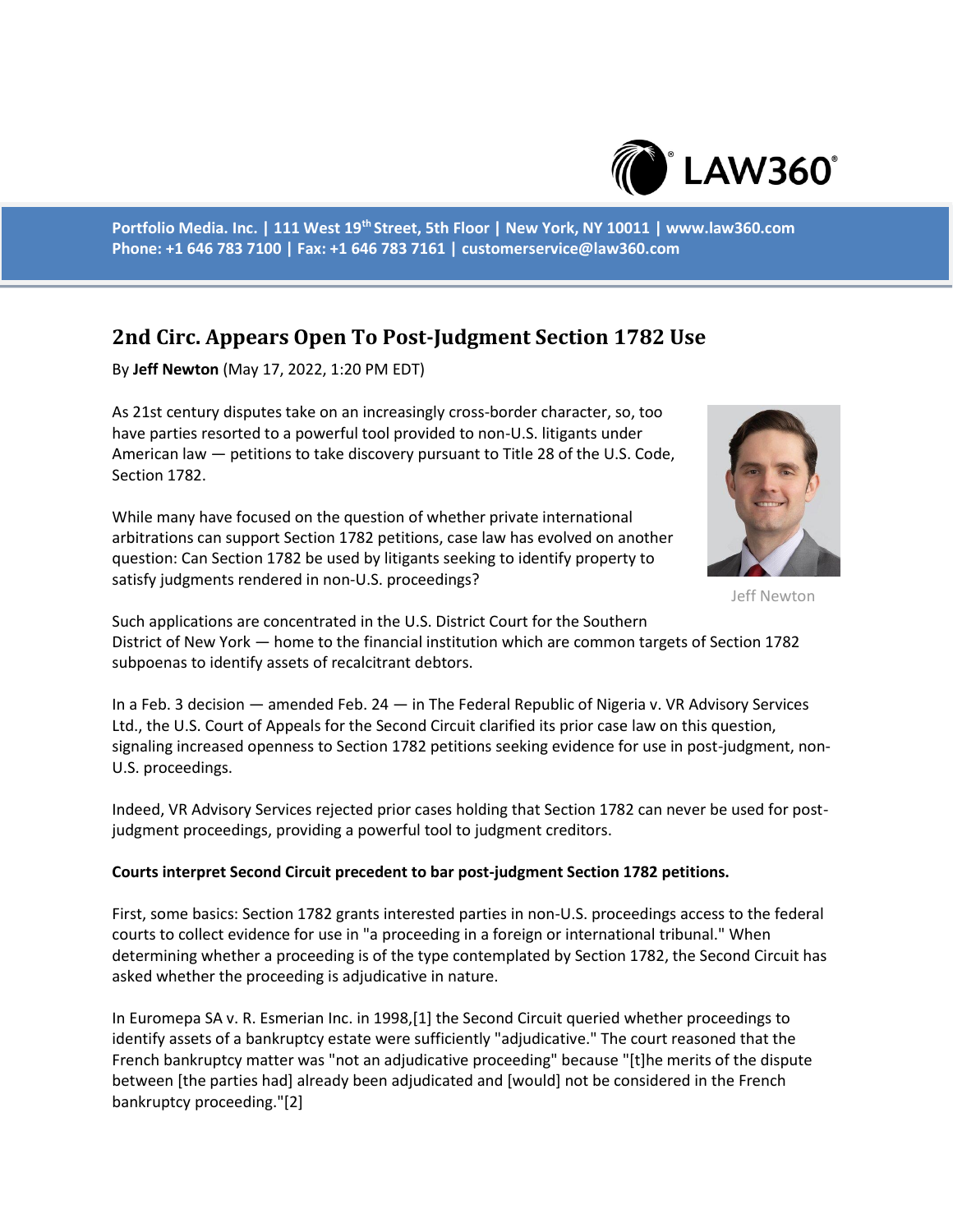In the wake of Euromepa, some courts in the Southern District of New York read this passage as a brightline rule, and denied Section 1782 petitions seeking to identify assets for freezing or seizure in non-U.S. proceedings. In Jiangsu Steamship Co. v. Success Superior Ltd. in 2015, the petitioner sought discovery "to bring unspecified 'foreign attachment proceedings' (in unspecified foreign countries) in order to secure or satisfy any award it might receive."[3]

The court denied the petition, flatly holding that "neither prejudgment attachment nor post-judgment enforcement proceedings are 'adjudicative' in nature."[4] Similarly in 2015, in In re: MT Baltic Soul Produktentankschiff-Ahrtsgesellschaft mgH & Co. KG, the petitioner sought discovery to enforce an English judgment against a counterparty and its alter egos.

Here too, the court  $-$  citing Euromepa  $-$  denied the petition, again holding that requested discovery was only "in relation to a contemplated post-judgment action, which Euromepa holds is not a 'foreign proceeding' within the meaning of Section 1782."[5] Also in 2015, another judge of the Southern District reached a similar conclusion — again as to prejudgment attachment — in the case of In re: The Petition of Asia Maritime Pacific Ltd.[6]

After Jiangsu Steamship, Baltic Soul and Asia Maritime, practitioners could be forgiven for thinking that Section 1782 relief was off the table for litigants seeking discovery into an opponent's assets for purposes of prejudgment attachment or post-judgment enforcement.

## **Recent decisions in the SDNY revive post-judgment Section 1782 applications.**

However, cases in the Southern District in recent years breathed new life into Section 1782 as a tool for the identification of assets. In the 2017 decision of In re: Accent Delight International Ltd.,[7] the Second Circuit explained that the touchstone of the for use in a foreign proceeding analysis is whether the petitioner "has the practical ability to inject the requested information into a foreign proceeding," and clarified that, "it is not fatal to the application that he or she lacks a claim for relief before the foreign tribunal."[8]

In other words, the Second Circuit placed the focus on whether the party seeking Section 1782 discovery can make use of the requested documents in a non-U.S. court, and de-emphasized Euromepa's focus on the pre- or post-judgment character of the proceedings.

Consistent with this refocusing, judges have granted Section 1782 petitions aimed at identifying assets for the purposes of prejudgment attachment and post-judgment enforcement efforts. In Union Fenosa Gas SA v. The Depository Trust Company in 2020,[9] the court declined to credit the respondent's argument that Euromepa introduced "a categorical prohibition" on using Section 1782 in aid of non-U.S. attachment proceedings.[10]

Instead, the court granted discovery aimed at identifying ownership of funds held by banks that could be subject to a third party debt order for satisfaction of an arbitral award.[11]

Less than two months later, the court in the case of In re: Vale SA granted a Section 1782 petition predicated on a claim under English law permitting arbitration award creditors to trace and recover funds previously paid to the award debtor which had been transferred to third parties.[12] Overruling the respondent's objection, the court reasoned that the expansion of liability to transferees constituted an adjudicative proceeding.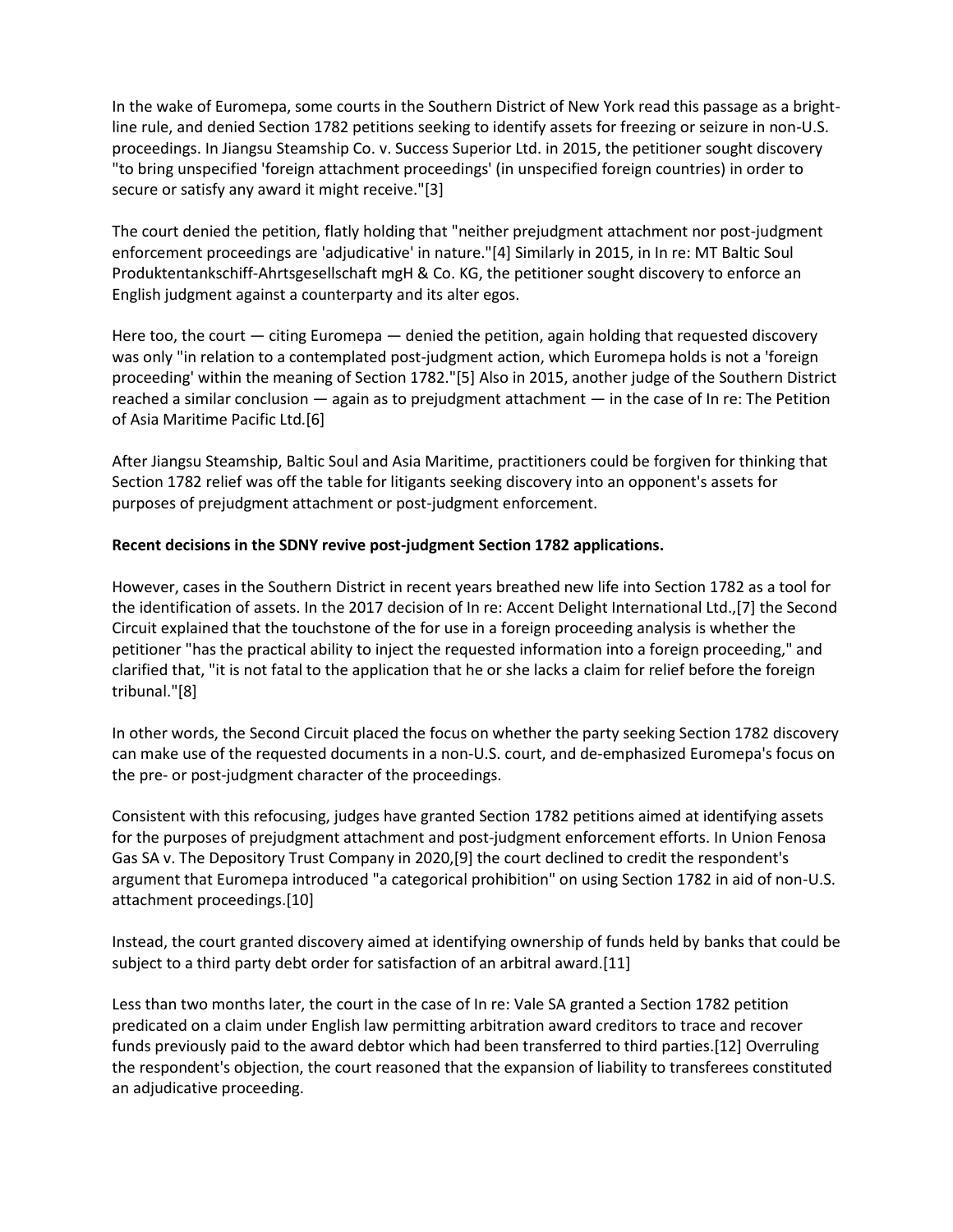In December 2020's In re: Arida Management LLC, another Southern District of New York judge largely granted a Section 1782 petition to support claims in a Russian insolvency, stating that "Section 1782 relief may properly be granted to take discovery of assets in order to enforce an existing judgment, provided that ... the materials sought could be employed to some advantage."[13]

Further decisions in 2021 likewise permitted Section 1782 applicants to take discovery focused on the assets of defendants or judgment debtors in non-U.S. proceedings.[14]

For its part, the Second Circuit has explicitly declined to make a clear statement whether "Section 1782 is properly invoked to obtain discovery related not to the merits of an underlying dispute but to asset identification."[15]

## **VR Advisory Services holds that courts were wrong to impose a categorical bar on post-judgment Section 1782 petitions.**

On Feb. 3, however, the Second Circuit issued the opinion in Federal Republic of Nigeria v. VR Advisory Services.[16] VR Advisory Services involved an appeal from a denial of a Section 1782 petition in which the district court reasoned that an English action to recognize an arbitration award was of a similar character to the French bankruptcy proceeding that did not support a Section 1782 petition in Euromepa.[17]

Importantly, the circuit noted that the district court had misread Euromepa "to the extent that it understood that case to hold that the mere completion of an initial adjudication of a dispute categorically disqualifies a foreign proceeding under Section 1782's statutory 'proceeding' requirement."

Instead, the court reasoned that "Euromepa was fundamentally a case about mootness ... [because] the discovery sought in the United States was no longer of any use in the matter for which it was originally sought."[18]

In essence, the decision in VR Advisory Services characterized Euromepa as being a decision about a litigant's practical ability to use the requested documents into the non-U.S. litigation, rather than a decision concerning the essential adjudicative character of the French bankruptcy case.

While this may not be a clear statement that Section 1782 is properly invoked to conduct pure assetrelated discovery, it does appear to once and for all discard the bright-line prohibition on post-judgment Section 1782 discovery set out in Jiangsu Steamship and Baltic Soul. Indeed, one Southern District of New York case recognized as much a few weeks after VR Advisory Services was decided.[19]

Following VR Advisory Services, litigants hoping to identify assets flowing through U.S. financial institutions to satisfy a foreign judgment stand on firmer ground, if they can show that a foreign tribunal can take some action based on the information obtained.

While the world grappled with a pandemic, the weight of the case law in the Second Circuit has shifted in favor of litigants in non-U.S. proceedings who may seek U.S. discovery tools to identify assets that could be seized to satisfy judgments abroad. The Second Circuit has now added further support to such applications with its recent decision in VR Advisory Services.

In light of this shift, claimants holding judgments or freezing orders, and who may seek to further litigate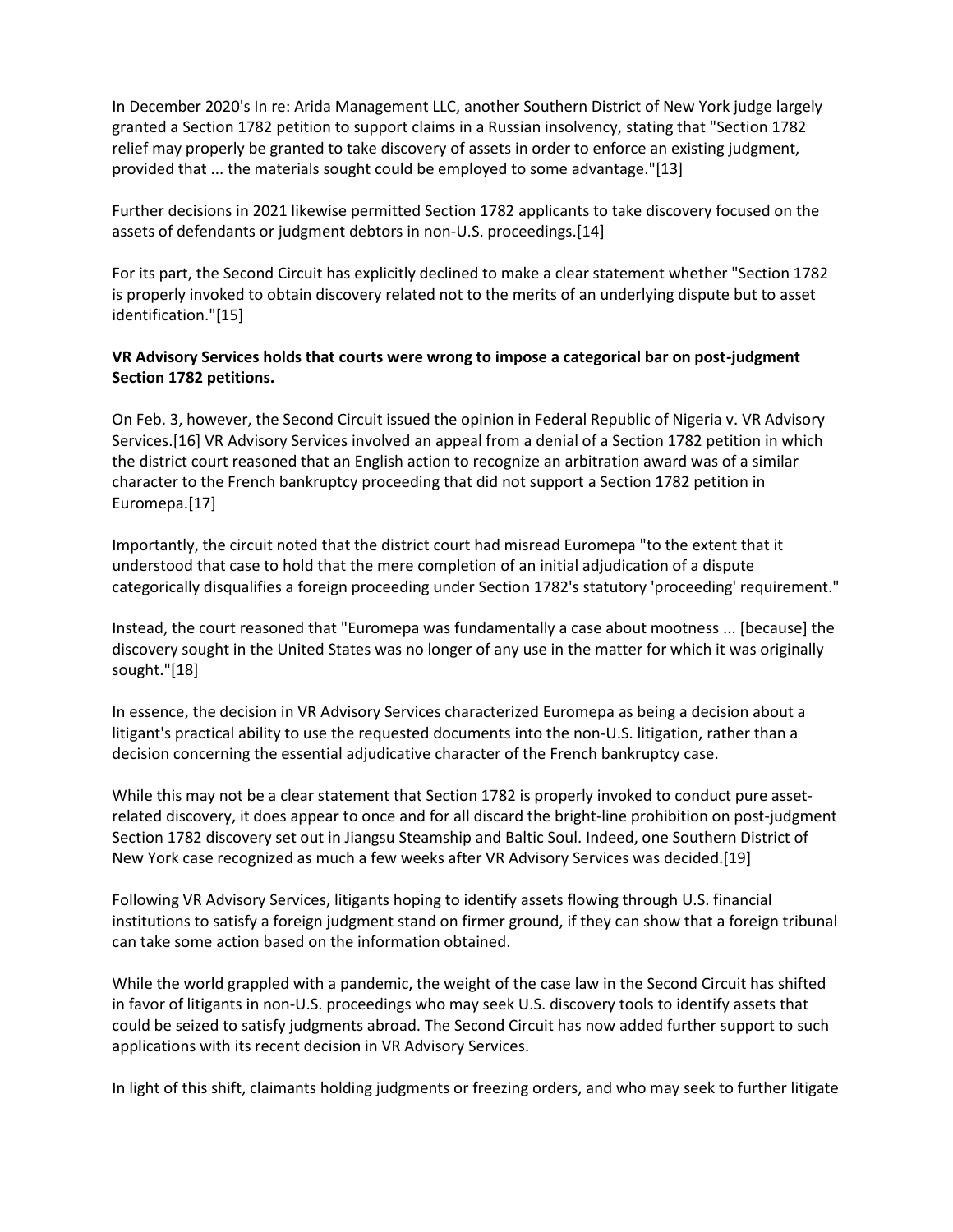outside the U.S. to apply those orders or judgments to additional assets or parties, would be wise to consider Section 1782 applications as an arrow in their litigation quiver.

*Jeff Newton is an investment manager and legal counsel at Omni Bridgeway Ltd.*

*The opinions expressed are those of the author(s) and do not necessarily reflect the views of the firm, its clients, or Portfolio Media Inc., or any of its or their respective affiliates. This article is for general information purposes and is not intended to be and should not be taken as legal advice.*

[1] Euromepa SA v. R. Esmerian Inc., 154 F.3d 24 (2d Cir. 1998).

[2] Id. at 28.

[3] Jiangsu Steamship Co. v. Success Superior Ltd., 2015 U.S. Dist. LEXIS 18388, at \*2-3 (S.D.N.Y. Jan. 6, 2015).

[4] Id. at \*9.

[5] 2015 U.S. Dist. LEXIS 136080, at \*4 (S.D.N.Y. Oct. 6, 2015).

[6] In Re: The Petition of Asia Maritime Pacific Ltd., 253 F. Supp. 3d 701, 707 (S.D.N.Y. 2015) (denying Section 1782 petition where "the information will be used to identify assets to attach as security").

[7] In re: Accent Delight International Ltd., 869 F.3d 121 (2d Cir. 2017).

[8] Id. at 132.

[9] Union Fenosa Gas SA v. The Depository Trust Company, 2020 U.S. Dist. LEXIS 94910 (S.D.N.Y. May 29, 2020).

[10] Id. at \*9.

[11] Id. at \*14.

[12] 2020 U.S. Dist. LEXIS 127433, at \*8-9 (S.D.N.Y. July 20, 2020).

[13] In re: Arida Management LLC, 2020 U.S. Dist. LEXIS 239397, at \*11 (S.D.N.Y. Dec. 21, 2020).

[14] See, e.g., In re JSC BTA Bank, 2021 U.S. Dist. LEXIS 245819, at \*6-7 (S.D.N.Y. Dec. 27, 2021); In re Lake Holding & Fin. S.A., 2021 U.S. Dist. LEXIS 117277, at \*45-46 (S.D.N.Y. June 23, 2021); Ex parte in re Abdalla, 2021 U.S. Dist. LEXIS 9615, at \*4 (S.D.N.Y. Jan. 19, 2021).

[15] Gorsoan Ltd. v. Sundlun, 843 F. App'x 352, 354 (2d Cir. 2021).

[16] 2022 U.S. App. LEXIS 3079. An amended opinion was issued February 24, 2022.

[17] Id. at \*45.